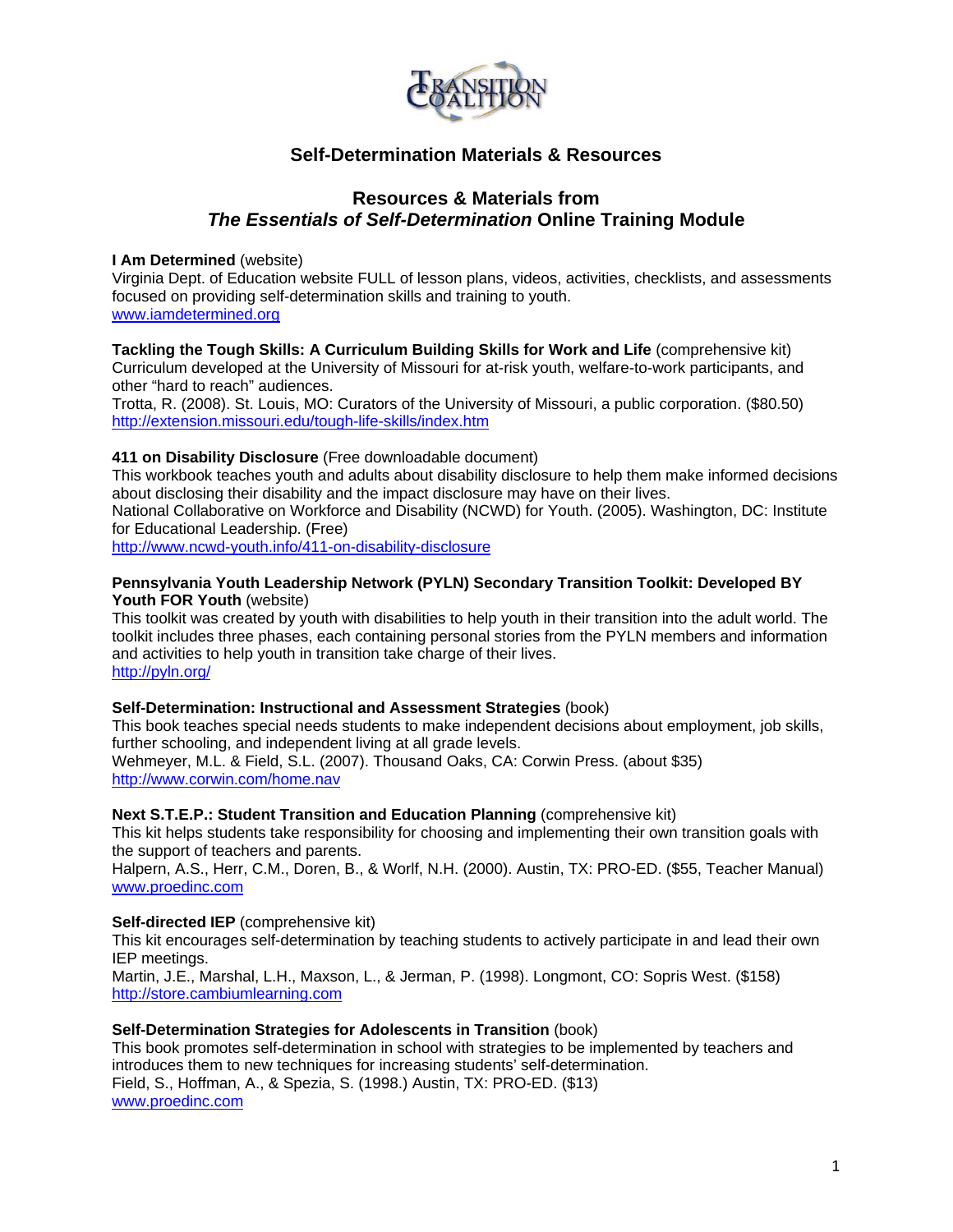

# **Transition Trek Game** (board game)

This board game helps youth with disabilities plan for life after high school. Pacer Center (1996). Minneapolis, MN: PACER Center Inc. (\$35) <http://www.pacer.org/publications/transition.asp>

### **Steps to Self-Determination: A Curriculum to Help Adolescents Learn to Achieve Their Goals, 2nd**  (comprehensive kit)

This curriculum includes components that promote self-determination through assessment, teaching decision-making skills, goal setting, and other techniques for improving students' transition outcomes. Hoffman, A., & Field, S. (2005). Austin, TX: PRO-ED. (\$126) [www.proedinc.com](http://www.proedinc.com/)

#### **The Self-Advocacy Strategy: For Enhancing Student Motivation and Self-Determination** (book) This book helps students prepare for and participate in education or transition planning conferences

through motivation and self-determination.

Van Reusen, A.K., Bos, C.S., Schumaker, J.B., & Deshler, D.D. (2007). Lawrence, KS: Edge Enterprise, Inc. (\$20)

<http://www.kucrl.org/sim/strategies/advocacy.shtml>

#### **Expanding the Circle: Respecting the Past Preparing for the Future** (comprehensive kit) Ness, J., & Huisken, J. (2002). Minneapolis, MN: Institute on Community Inclusion, University of Minnesota. (\$129)

This curriculum helps American Indian high school students plan for successful transitions using culturally relevant activities.

<http://ici.umn.edu/products/curricula.html>

#### **ChoiceMaker Self-Determination Curriculum: Choosing Employment Goals** (2000) (comprehensive kit)

This program helps students use their school and community-based experiences to identify and express employment interests, skills, limitations, and goals.

Martin, J.E., Marshal, L.H., Maxson, L., & Jerman, P. (1998). Longmont, CO: Sopris West. (\$125) [http://store.cambiumlearning.com](http://store.cambiumlearning.com/)

# **ChoiceMaker Self-Determination Curriculum: Choose and Take Action Finding the Right Job for You** (comprehensive kit)

This program helps students with cognitive disabilities assess and identify their vocational preferences and teaches self-determination skills.

Martin, J.E., Marshal, L. H., Wray, D., Wells, L., O'Brien, J., Olvey, G.K., & Johnson, Z. (1997). Longmont, CO: Sopris West. (\$125)

[http://store.cambiumlearning.com](http://store.cambiumlearning.com/)

# **W.A.G.E.S. Working at Gaining Employment Skills: A Job-Related Social Skills Curriculum For Adolescents** (book)

Students learn important social skills in this book to help them find and maintain employment. Johnson, M.D., Bullis, M., Benz, M.R., & Hollenbeck, K. (2004). Longmont, CO: Sopris West. (\$44) [http://store.cambiumlearning.com](http://store.cambiumlearning.com/)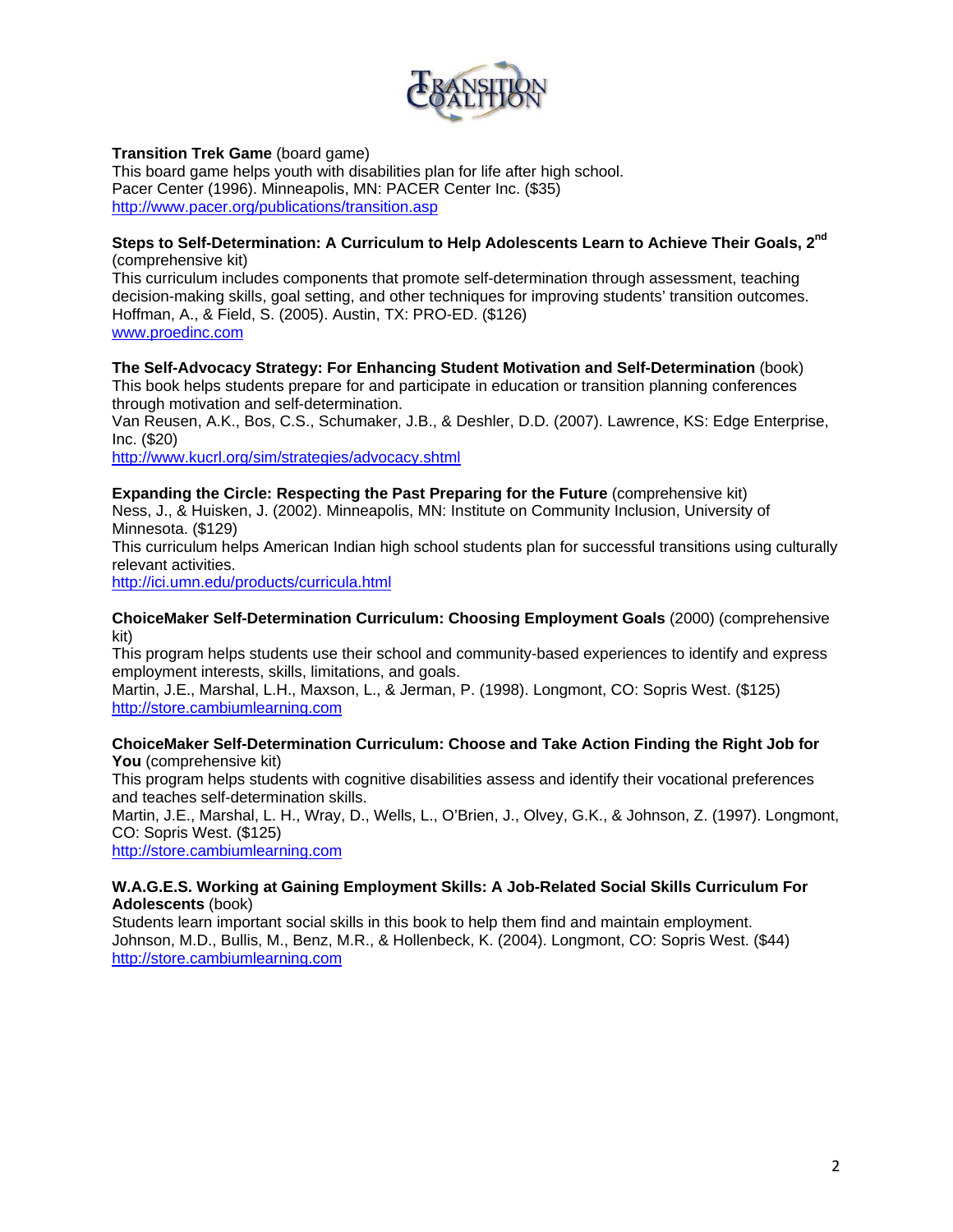

# **Additional Self-Determination Resources**

#### **Iamtyler.com** (video)

This website was started by Tyler, a student with cerebral palsy, to educate the world about Ability Awareness.

<http://imtyler.org/>

# **Zarrow Center for Learning Enrichment (**website)

Includes transition and self-determination educational materials and assessments. Including AIR Self-Determination Assessment, the ARC Self-Determination Scale, and Field & Hoffman Self-Determination Assessment (includes a parent scale and an observation checklist). <http://education.ou.edu/zarrow/>

### **Youth and Disability Disclosure: The Role of Families and Advocates** (Free downloadable document)

This document helps educate youth and families about disability disclosure to help them access adult services and disability-related accommodations in the postsecondary world. <http://www.ncwd-youth.info/information-brief-21>

# **Student Directed IEP: Transition Focused, Person Planning, and Self Determination** (website)

This link is to a website established by two previous winners of the Iva Dean Cook Teacher of the Year Award. It is a comprehensive site with free, downloadable instructional materials for implementing the four core perspectives espoused by IDEA and by the TOTAL grant project. Its goal is to put transitional issues first in a student's IEP meeting.

[http://www.vermiliontpc.com/iep/student\\_directed\\_iep.htm](http://www.vermiliontpc.com/iep/student_directed_iep.htm)

# **NSTTAC** (website)

The National Secondary Transition Technical Assistance Center (NSTTAC) has identified a number of evidence-based practices in the areas on student planning and student development. On the website, choose "Student-Focused Planning" or "Student Development." [http://www.nsttac.org/ebp/evidence\\_based\\_practices.aspx](http://www.nsttac.org/ebp/evidence_based_practices.aspx) 

# **The following list of resources was adapted from:**

**Uphold, N.M., Walker, A.R., & Test, D.W. (2007). Resources for involving students in their IEP process. Teaching Exceptional Children Plus, 3(4), <http://escholarship.bc.edu/education/tecplus>**

# **Can I go to the IEP meeting?**

Presents questions students should ask themselves to learn more about their strengths in the IEP planning stage.

<http://www.ldonline.org/article/6304>

# **IEP Template**

This template supplies worksheets for middle school students to complete to assist with drafting their IEP. <http://cde.sagepub.com/content/27/1/101>

# **Helping students develop their IEPs: Student guide and Technical assistance guide**

The student guide includes learning about IEP and how to prepare for meeting. The technical Assistance Guide provides suggestions for teaching older students about drafting their IEP. <http://www.nichcy.org/InformationResources/Documents/NICHCY%20PUBS/st1.pdf> <http://www.nichcy.org/InformationResources/Documents/NICHCY%20PUBS/ta2.pdf>